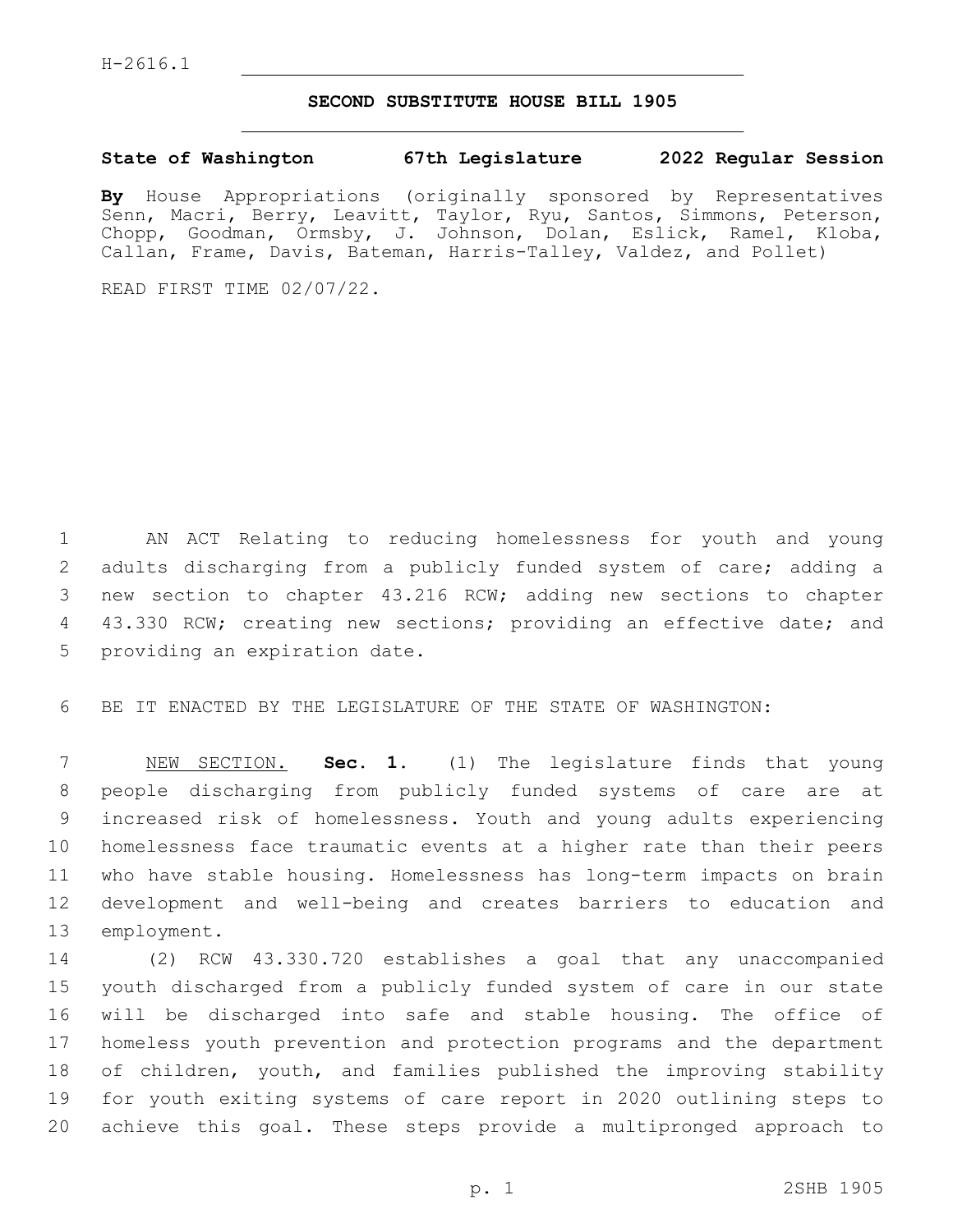ensure youth exit publicly funded systems of care into safe and 2 stable housing, including:

 (a) System-level support while youth are in the custody of publicly funded systems of care to ensure effective transition from 5 care;

 (b) Community-level connections and services to provide support 7 when youth transition back to the community; and

(c) Resources to secure and maintain stable housing.

 (3) The legislature intends to implement community services, system response, and flexible resources to support the goal established under RCW 43.330.720 that youth discharged from publicly funded systems of care are discharged into safe and stable housing with the appropriate supports in place to provide a strong footing.

 NEW SECTION. **Sec. 2.** A new section is added to chapter 43.216 15 RCW to read as follows:

 (1) The department, in coordination with the office of homeless youth prevention and protection programs, the department of social and health services, and the health care authority, shall develop and implement a rapid response team that is prepared to respond appropriately to support youth and young adults exiting a publicly funded system of care. As part of the development and implementation 22 of the rapid response team, the department shall develop and 23 implement a system for:

 (a) Identifying youth and young adults that should be served by 25 the rapid response team;

 (b) Initiating use of the rapid response team in a timely manner 27 that will allow for the best possible transition planning; and

 (c) Locating services and connecting youth and young adults with 29 those services to establish stability.

 (2) The rapid response team developed under this section may provide assistance and support to youth and young adults who are at risk of becoming homeless and who are exiting a publicly funded system of care with the goal of securing appropriate housing and other supports for the youth or young adult. If there is no housing identified for a youth or young adult upon exit, the rapid response team shall meet before a youth or young adult transitions out of a publicly funded system of care to allow the youth or young adult to better prepare for the exit. The assistance and support provided under this subsection should occur as soon as possible, particularly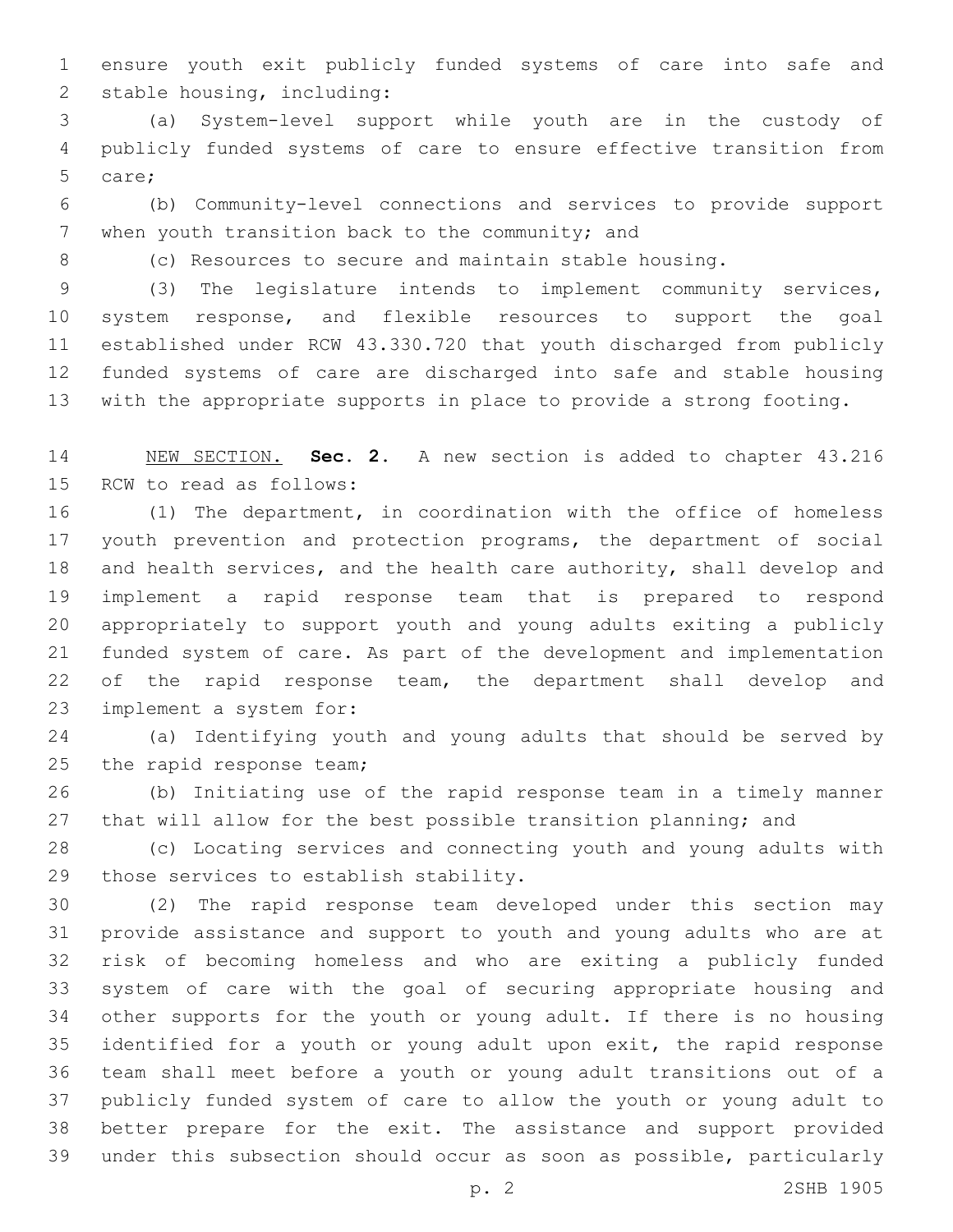1 if a youth or young adult presents risk factors that place the youth 2 at higher risk of possible homelessness.

3 (3) Any of the following individuals may refer a youth or young 4 adult to the rapid response team:

- 5 (a) A youth or young adult themselves;
- (b) A family member of a youth or young adult;6

7 (c) An advocate for a youth or young adult;

(d) An educator;8

9 (e) A law enforcement officer;

10 (f) An employee of the department or the office of homeless youth 11 prevention and protection programs;

12 (g) A service provider contracting with or licensed by the 13 department;

14 (h) A behavioral health service provider serving a youth or young 15 adult; or

16 (i) A service provider contracting with the office of homeless 17 youth prevention and protection programs.

18 (4) For the purposes of this section:

19 (a) "Publicly funded system of care" has the same meaning as 20 provided in RCW 43.330.720;

 (b) "Rapid response team" means a team of representatives from relevant state agencies that meet to respond to complex cases involving a youth or young adult located anywhere in the state exiting a publicly funded system of care to support those youth or young adults with the goal of securing appropriate housing and other supports for the youth or young adult. Services and supports under this section must incorporate youth or young adult voice and choice. The services under this section must be responsive to the individual needs of each youth or young adult and may include, but are not 30 limited to:

- 31 (i) Behavioral health services;
- 32 (ii) Civil legal aid;
- 33 (iii) Peer support;
- 34 (iv) Family reconciliation or engagement services;
- (v) Employment support;35
- 36 (vi) Education support;
- 37 (vii) Case management;
- 38 (viii) Housing and financial support; or

39 (ix) Other navigation support to secure safe and stable housing; 40 and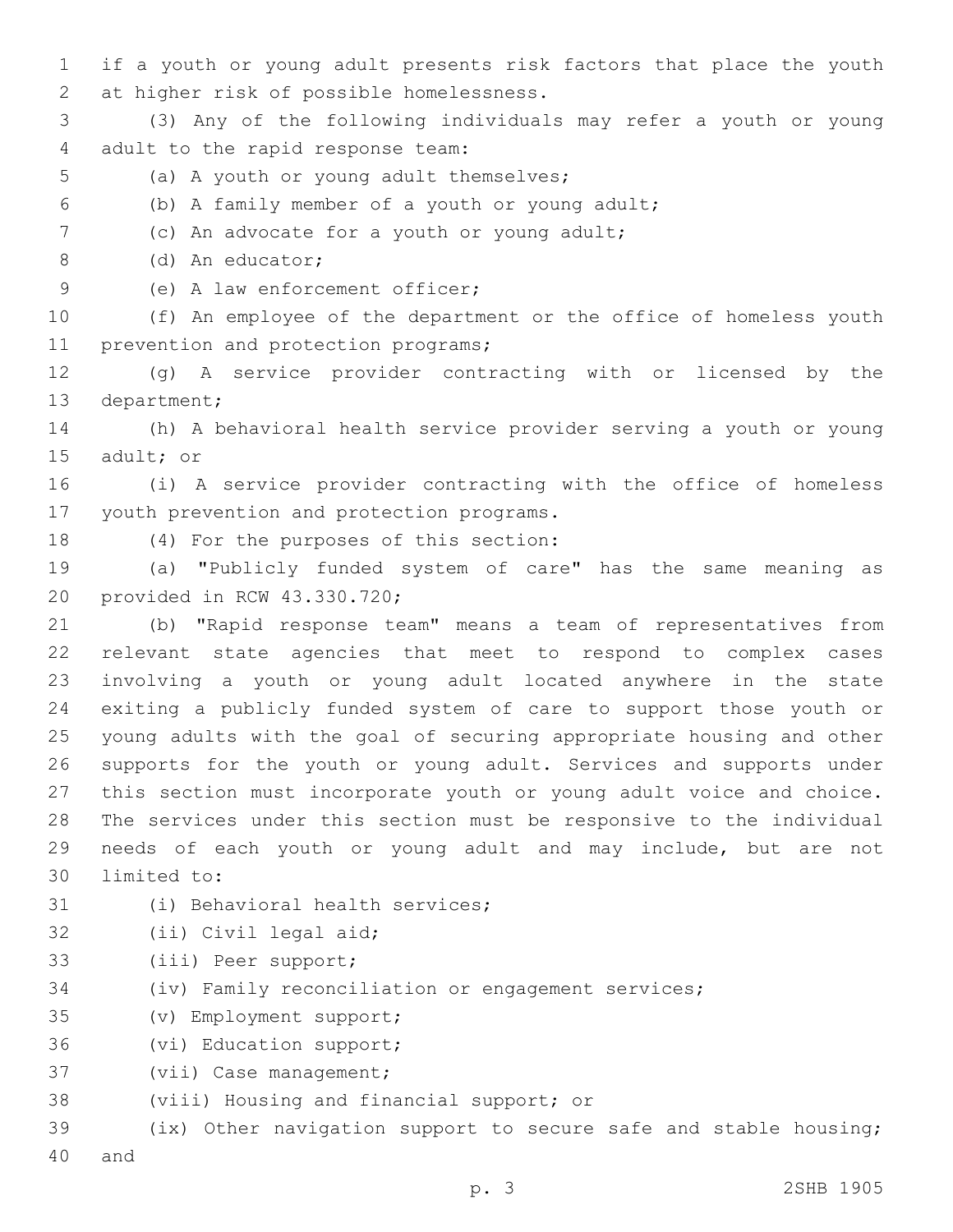(c) "Youth" and "young adult" have the same meaning as provided 2 in RCW 43.330.702.

 (5) By November 1, 2023, and annually thereafter, the department, in coordination with the office of homeless youth prevention and protection programs shall provide a report to the legislature and the governor including data and recommendations related to the rapid response team created in this section. The report required under this subsection must be submitted in compliance with RCW 43.01.036. The report required under this subsection must include the following:

 (a) The number of people referred to the rapid response team and 11 the types of people making referrals to the rapid response team;

 (b) The demographic data of the people served by the rapid 13 response team;

 (c) The types of services identified as needed for the people 15 served by the rapid response team;

 (d) The availability of the services identified as needed for the 17 people served by the rapid response team; and

 (e) The barriers identified to adequately address the needs of people referred to the rapid response team and recommendations to 20 address those barriers.

 NEW SECTION. **Sec. 3.** A new section is added to chapter 43.330 22 RCW to read as follows:

 (1) The office of homeless youth prevention and protection programs, in coordination with the department of children, youth, and families, shall administer flexible funding, subject to the amounts appropriated for this specific purpose, to support persons under the age of 25 exiting publicly funded systems of care that need discrete support or funding to secure safe housing. The flexible funding provided under this section may be provided for immediate needs of the person. A person may receive support under this section more than once. Uses of the flexible funding provided under this section may 32 include, but are not limited to, the following:

(a) Car repair or other transportation assistance;

 (b) Rental application fees, a security deposit, or short-term 35 rental assistance; or

 (c) Other uses that will help support the person's housing stability, education, or employment, or meet immediate basic needs.

 (2) The flexible funding provided under this section may be given 39 to: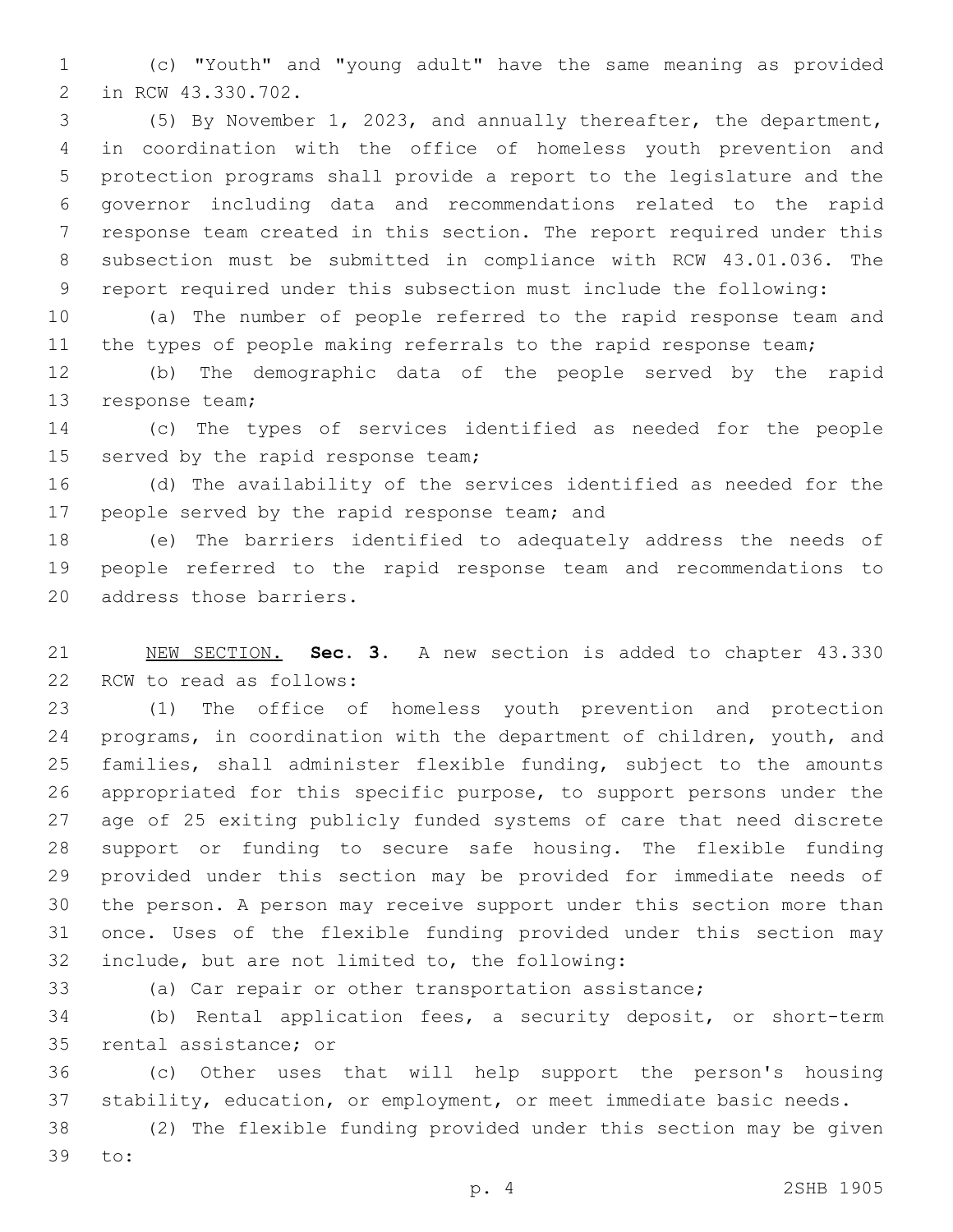- 
- 1 (a) Persons under the age of 25;

 (b) Community-based providers, assisting persons under the age of 25 in planning for discharge and successfully discharging from a publicly funded system of care into safe and stable housing; and

 (c) Individuals or entities, including landlords, providing safe housing or other housing-related support for persons under the age of 25.7

 (3) The office of homeless youth prevention and protection programs shall make training available to publicly funded systems of care and other professionals working with youth exiting publicly funded systems of care on how to access the flexible funds created under this section and best practices to divert youth from 13 homelessness.

 (4) For purposes of this section, "publicly funded system of care" has the same meaning as provided in RCW 43.330.720.

 NEW SECTION. **Sec. 4.** A new section is added to chapter 43.330 17 RCW to read as follows:

 (1) Subject to the amounts appropriated for this specific purpose, the office of homeless youth prevention and protection programs shall select, monitor, and provide funding and assistance for a minimum of six total counties that implement housing stability for youth in crisis programs as described in this section for a 23 period of three years.

 (2) The housing stability for youth in crisis pilot programs must 25 include the following components:

 (a) Regular trainings provided to all appropriate juvenile court 27 staff regarding risk factors and identifiers for youth homelessness;

 (b) An identification and referral system used throughout the juvenile court system where all appropriate court staff use routine data flags to identify youth at risk for youth homelessness and refer youth to the housing stability coordinator described under (c) of 32 this subsection;

 (c) A dedicated housing stability coordinator in each participating county that receives referrals, conducts housing stability assessments with youth and caregivers, connects youth and caregivers with relevant community providers based on assessments, 37 and follows up on referrals;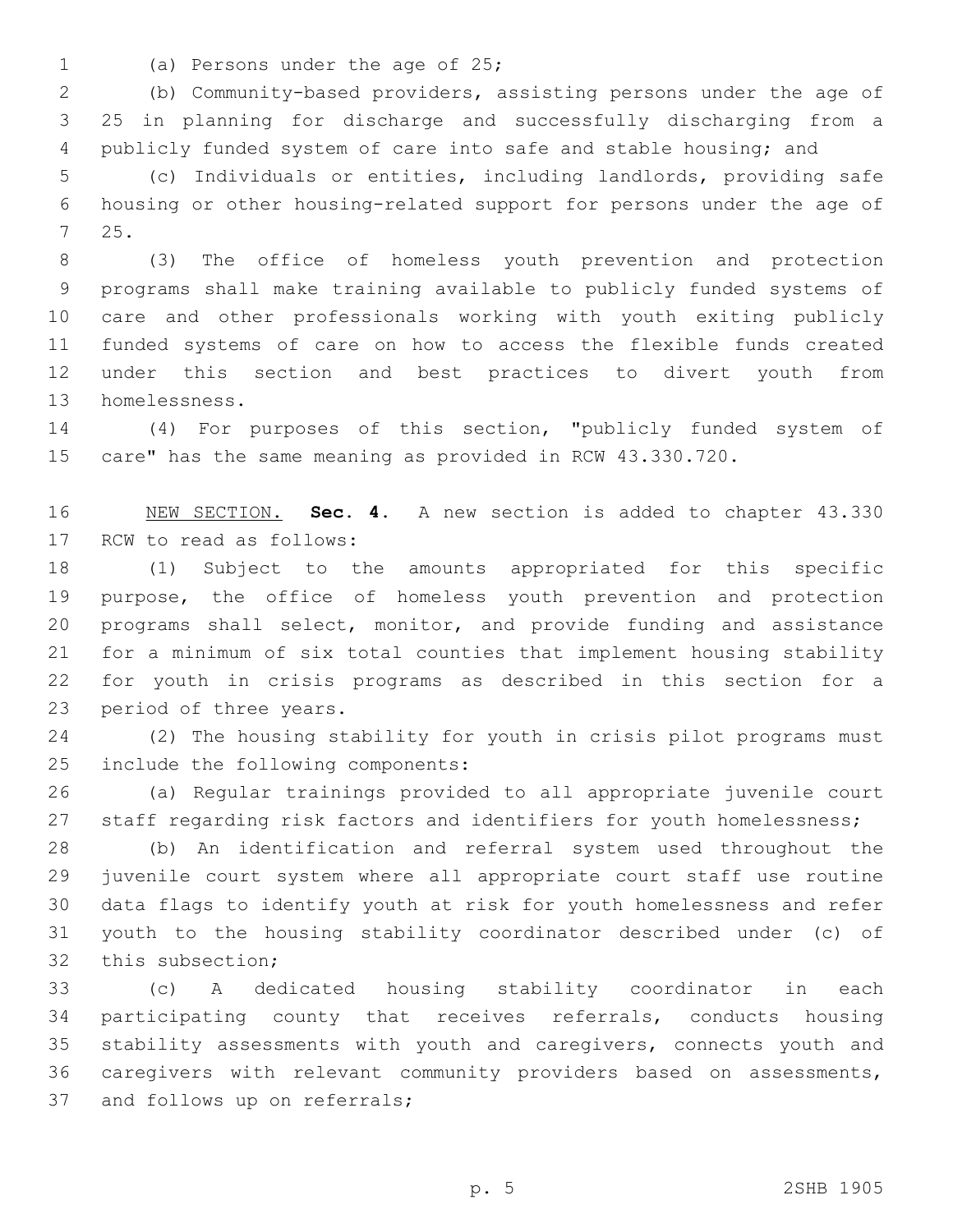1 (d) A model of homelessness prevention services that provides the 2 appropriate amount of intervention based on the youth or family 3 needs; and

4 (e) Coordinated housing services for youth experiencing 5 homelessness.

 (3) By October 1, 2025, and in compliance with RCW 43.01.036, the office of homeless youth prevention and protection programs shall submit a report to the relevant committees of the legislature and the 9 governor that includes:

10 (a) An evaluation of the housing stability for youth in crisis 11 programs that includes outcome data for participants;

12 (b) Recommendations for improving the housing stability for youth 13 in crisis programs; and

14 (c) Recommendation for expanding the housing stability for youth 15 in crisis programs.

16 (4) This section expires July 1, 2026.

17 NEW SECTION. **Sec. 5.** A new section is added to chapter 43.330 18 RCW to read as follows:

 (1) Subject to the amounts appropriated for this specific purpose, the office of homeless youth prevention and protection programs shall provide system of care grants that prevent youth from exiting a publicly funded system of care into homelessness.

23 (2) The system of care grants funded under this section shall 24 provide support to youth exiting a publicly funded system of care and 25 may include:

- 26 (a) Behavioral health services;
- 27 (b) Civil legal aid;
- 28 (c) Peer navigators and support;
- 29 (d) Family reconciliation or engagement services;
- 30 (e) Employment support;
- 31 (f) Education support;
- 32 (g) Case management;
- 33 (h) Housing and financial support; or

34 (i) Other navigation support to secure safe and stable housing.

35 (3) For purposes of this section, "publicly funded system of 36 care" has the same meaning as provided in RCW 43.330.720.

37 NEW SECTION. **Sec. 6.** Section 2 of this act takes effect January 38 1, 2023.